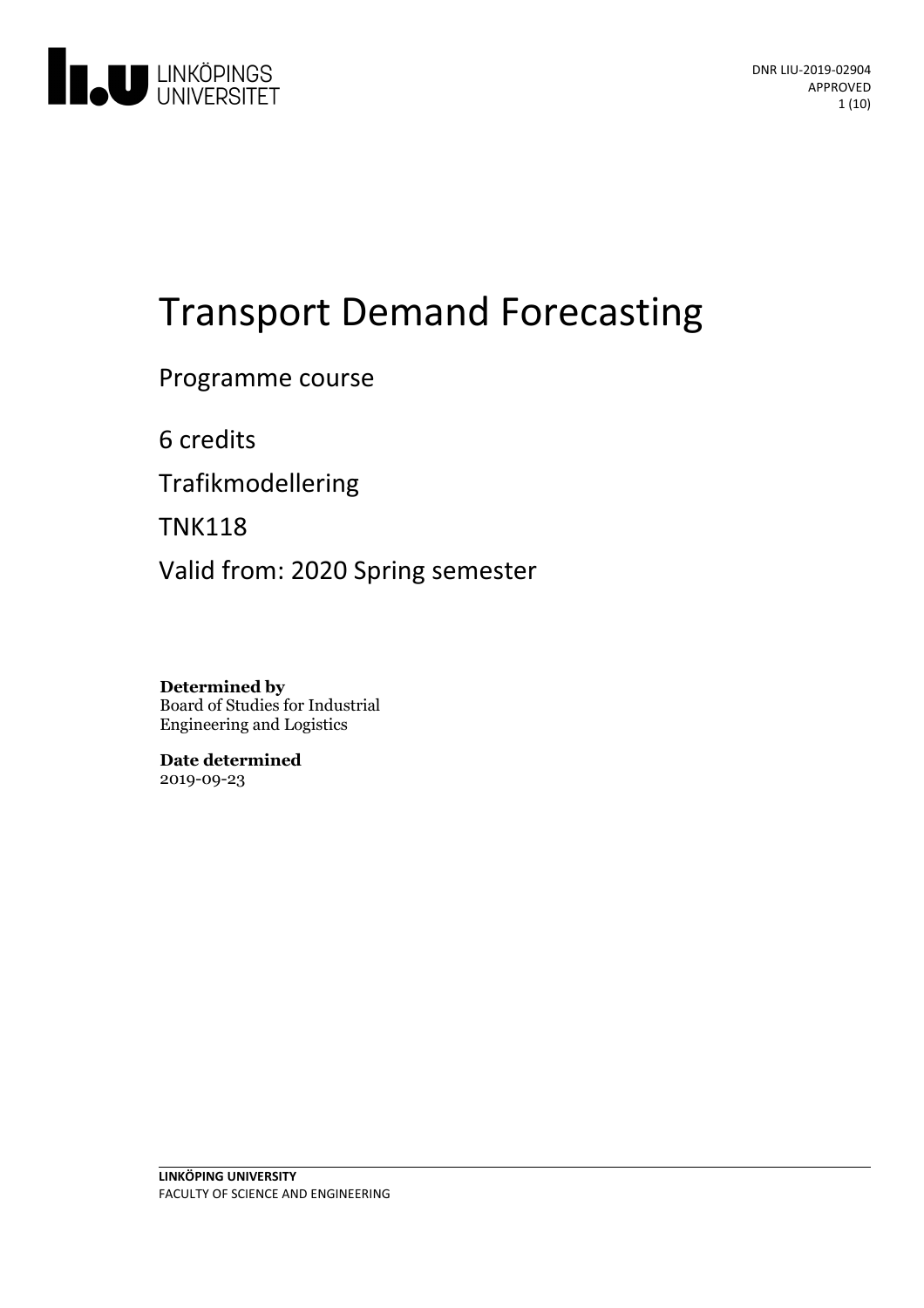# Main field of study

Transportation Systems Engineering

Course level Second cycle

# Advancement level

A1X

# Course offered for

- Master's Programme in Intelligent Transport Systems and Logistics
- Communications, Transport and Infrastructure, M Sc in Engineering

# Entry requirements

Note: Admission requirements for non-programme students usually also include admission requirements for the programme and threshold requirements for progression within the programme, or corresponding.

# Prerequisites

Traffic Infrastructure and Optimization

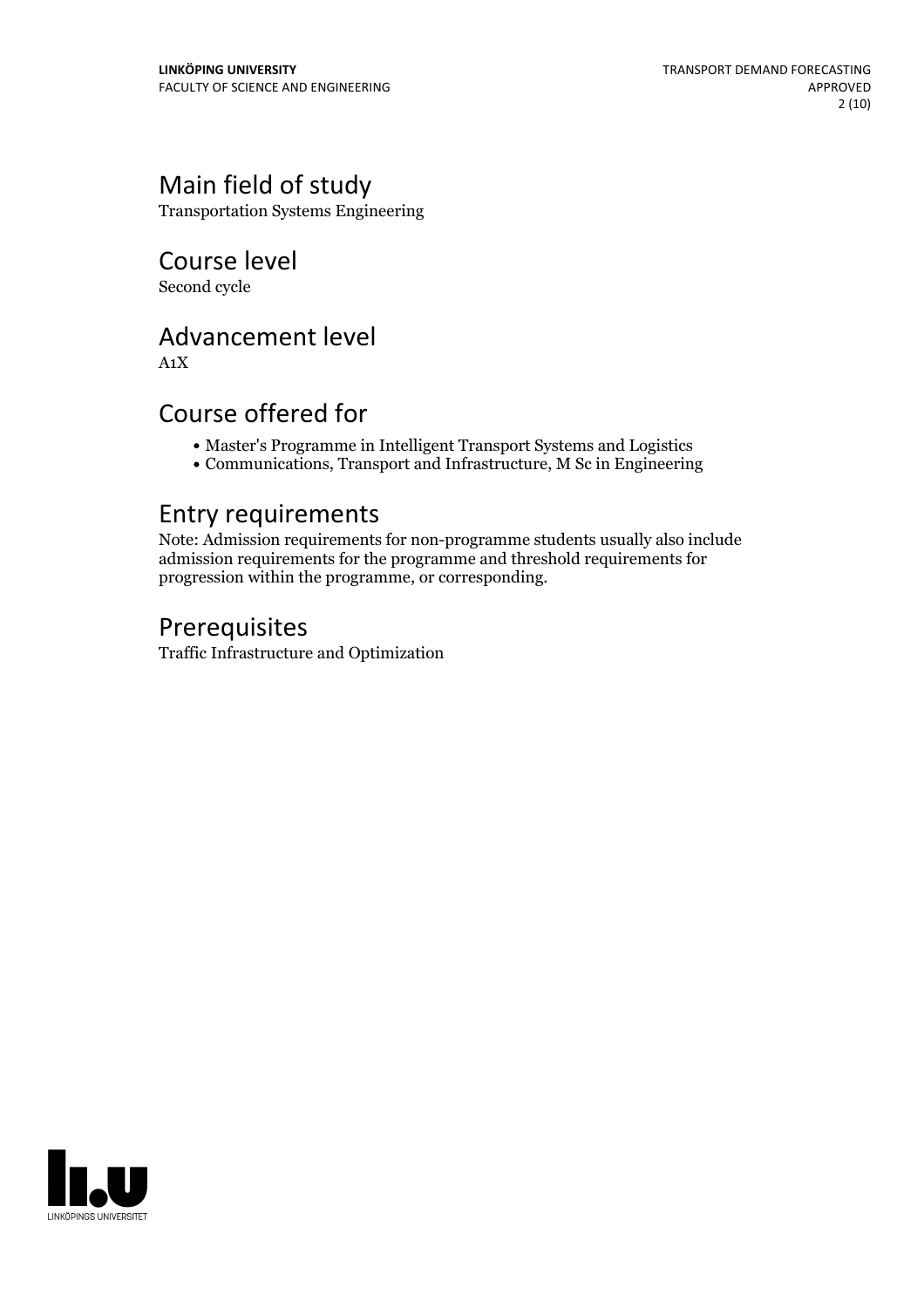# Intended learning outcomes

The purpose of the course is to provide basic knowledge in planning and forecast modelling of traffic systems. The course provides an overview of problems, settings and applications in the area of traffic planning, and gives insights in how traffic models may be used for analysis of traffic systems with the aim of making the system more efficient, safer and more environmentally friendly now and in the future. Furthermore, the course will help the student to gain insights in the underlying theories on which the models are based. The course covers both supply and demand modelling, and the focus is on demand modelling. After the course, the student shall be able to:

- Describe the basics for traffic planning and traffic modelling such as trip generation and trip distribution
- Describe and analyze route choice models and assignment methods for network assignment
- Motivate and derive basic discrete choice models
- Apply choice models for modelling demand, mode and route in a traffic network
- Formulate and use trip generation and distribution, route choice, and demand models for evaluating future traffic scenarios
- Estimate parameters in discrete choice models
- Update demand matrices from flow and speed observations
- Make use of tools for applying the models stated above

### Course content

- Introduction to traffic planning and traffic simulation
- Classification of traffic models
- Route choice model and assignment principles for network assignment
- Experiments with network assignment models
- Discrete choice models
- Parameter estimation for choice models
- OD-estimation
- Application of the traffic forecasting models on capacity and pricing problems

# Teaching and working methods

The course consists of lectures, seminars and laboratory work.

# Examination

| TEN <sub>1</sub> | <b>Written Examination</b> | 4 credits | U, 3, 4, 5 |
|------------------|----------------------------|-----------|------------|
| LAB <sub>1</sub> | Laboratory Work            | 2 credits | U.G        |

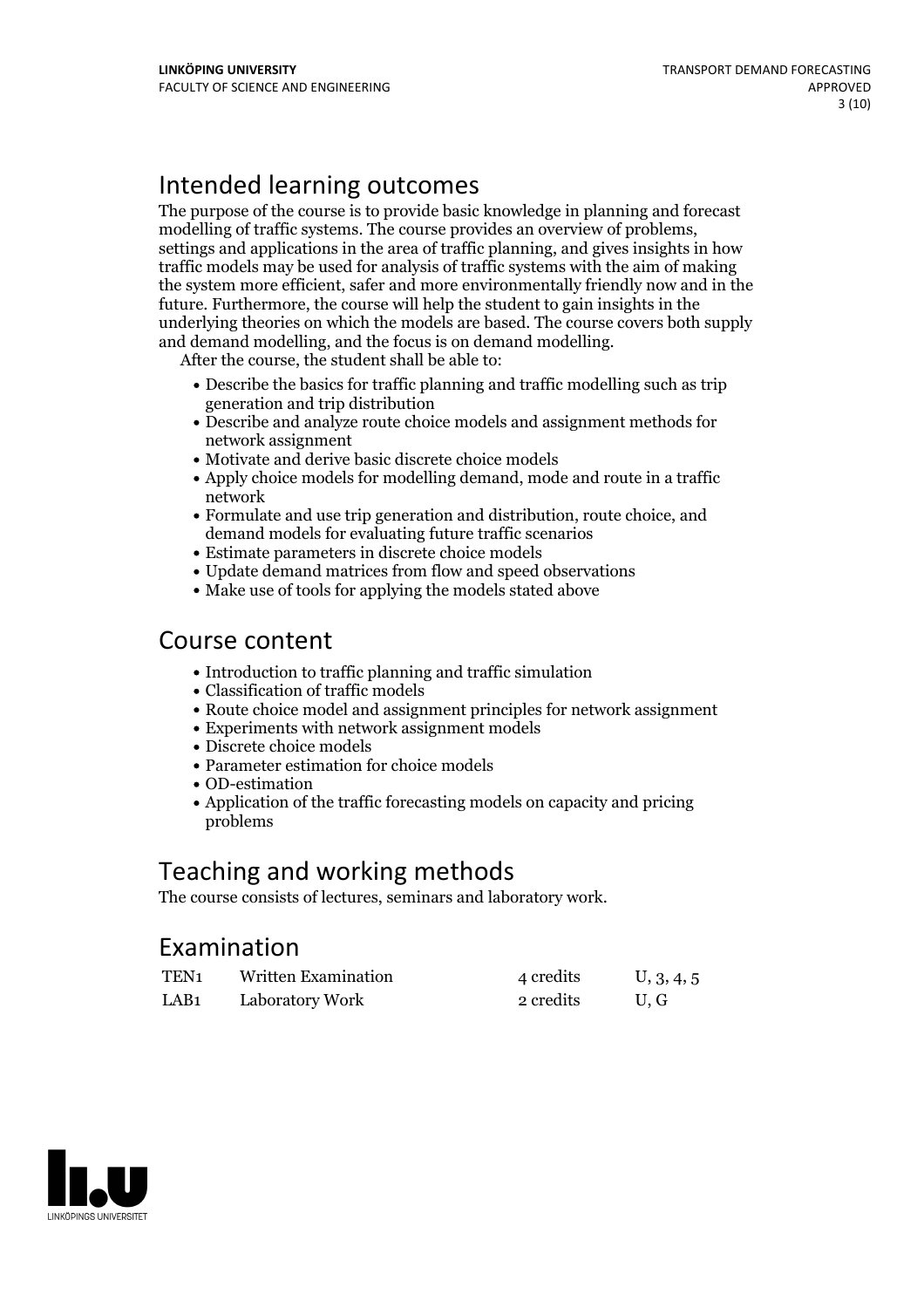# Grades

Four-grade scale, LiU, U, 3, 4, 5

# Other information

### **About teaching and examination language**

The teaching language is presented in the Overview tab for each course. The examination language relates to the teaching language as follows:

- If teaching language is Swedish, the course as a whole or in large parts, is taught in Swedish. Please note that although teaching language is Swedish, parts of the course could be given in English. Examination language is
- Swedish.<br>• If teaching language is Swedish/English, the course as a whole will be taught in English if students without prior knowledge of the Swedish language participate. Examination language is Swedish or English
- (depending on teaching language).<br>• If teaching language is English, the course as a whole is taught in English.<br>Examination language is English.

#### **Other**

The course is conducted in a manner where both men's and women's

The planning and implementation of a course should correspond to the course syllabus. The course evaluation should therefore be conducted with the course syllabus as a starting point.

# Department

Institutionen för teknik och naturvetenskap

# Director of Studies or equivalent

Erik Bergfeldt

# Examiner

Clas Rydergren

# Education components

Preliminary scheduled hours: 44 h Recommended self-study hours: 116 h

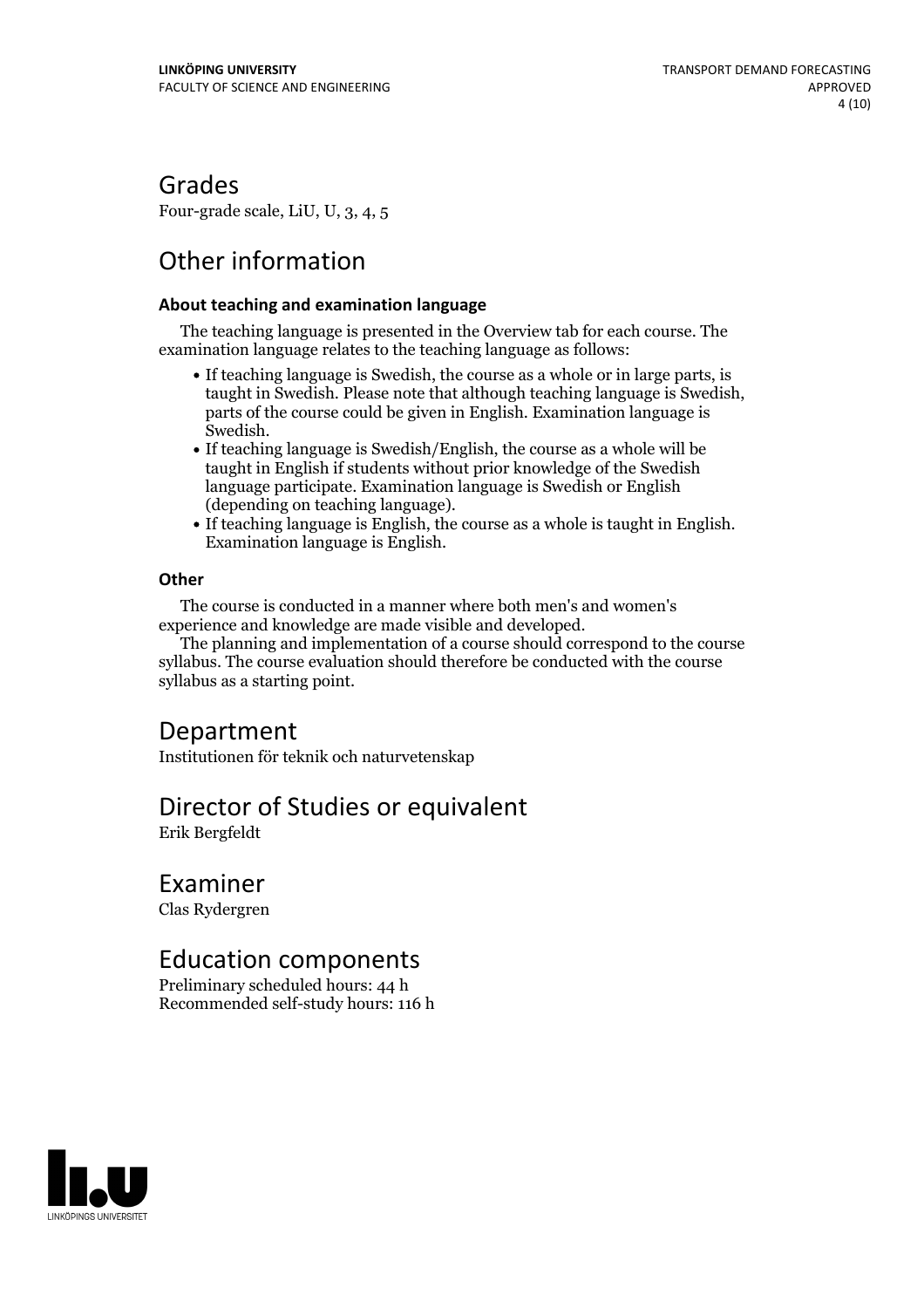# Course literature

#### **Other**

Koppelman, F.S. och Bath. C., (2006) A self instructing course in mode choice modelling and nested logit models, available on the Internet. Website with additional literature.

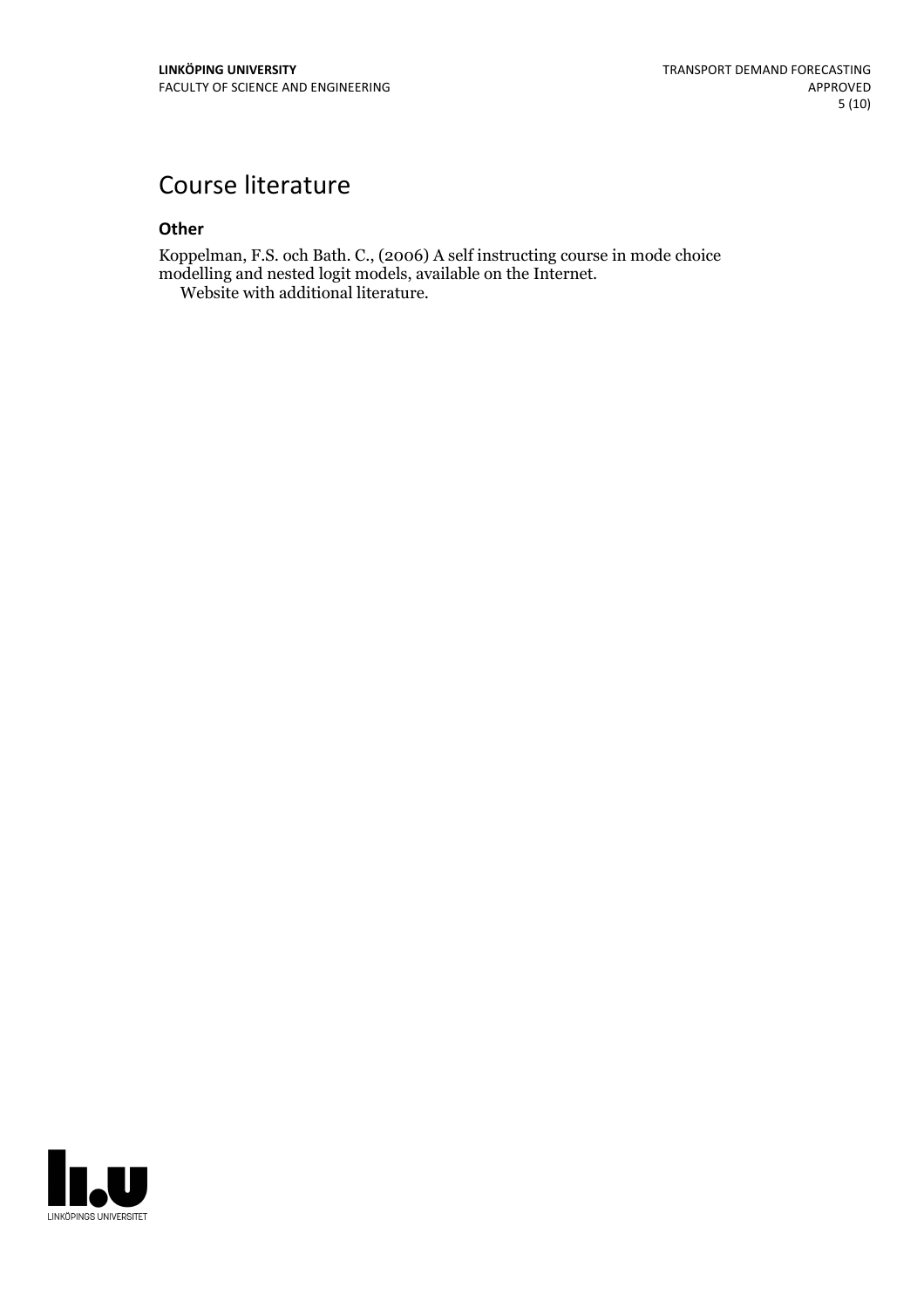# **Common rules**

### **Course syllabus**

A syllabus must be established for each course. The syllabus specifies the aim and contents of the course, and the prior knowledge that a student must have in order to be able to benefit from the course.

### **Timetabling**

Courses are timetabled after a decision has been made for this course concerning its assignment to a timetable module.

### **Interrupting a course**

The vice-chancellor's decision concerning regulations for registration, deregistration and reporting results (Dnr LiU-2015-01241) states that interruptions in study are to be recorded in Ladok. Thus, all students who do not participate in a course for which they have registered must record the interruption, such that the registration on the course can be removed. Deregistration from <sup>a</sup> course is carried outusing <sup>a</sup> web-based form: https://www.lith.liu.se/for-studenter/kurskomplettering?l=en.

### **Cancelled courses**

Courses with few participants (fewer than 10) may be cancelled or organised in a manner that differs from that stated in the course syllabus. The Dean is to deliberate and decide whether a course is to be cancelled or changed from the course syllabus.

### **Guidelines relatingto examinations and examiners**

For details, see Guidelines for education and examination for first-cycle and second-cycle education at Linköping University, http://styrdokument.liu.se/Regelsamling/VisaBeslut/917592.

An examiner must be employed as a teacher at LiU according to the LiU Regulations for Appointments

(https://styrdokument.liu.se/Regelsamling/VisaBeslut/622784). For courses in second-cycle, the following teachers can be appointed as examiner: Professor (including Adjunct and Visiting Professor), Associate Professor (including Adjunct), Senior Lecturer (including Adjunct and Visiting Senior Lecturer), Research Fellow, or Postdoc. For courses in first-cycle, Assistant Lecturer (including Adjunct and Visiting Assistant Lecturer) can also be appointed as examiner in addition to those listed for second-cycle courses. In exceptional cases, a Part-time Lecturer can also be appointed as an examiner at both first- and second cycle, see Delegation of authority for the Board of Faculty of Science and Engineering.

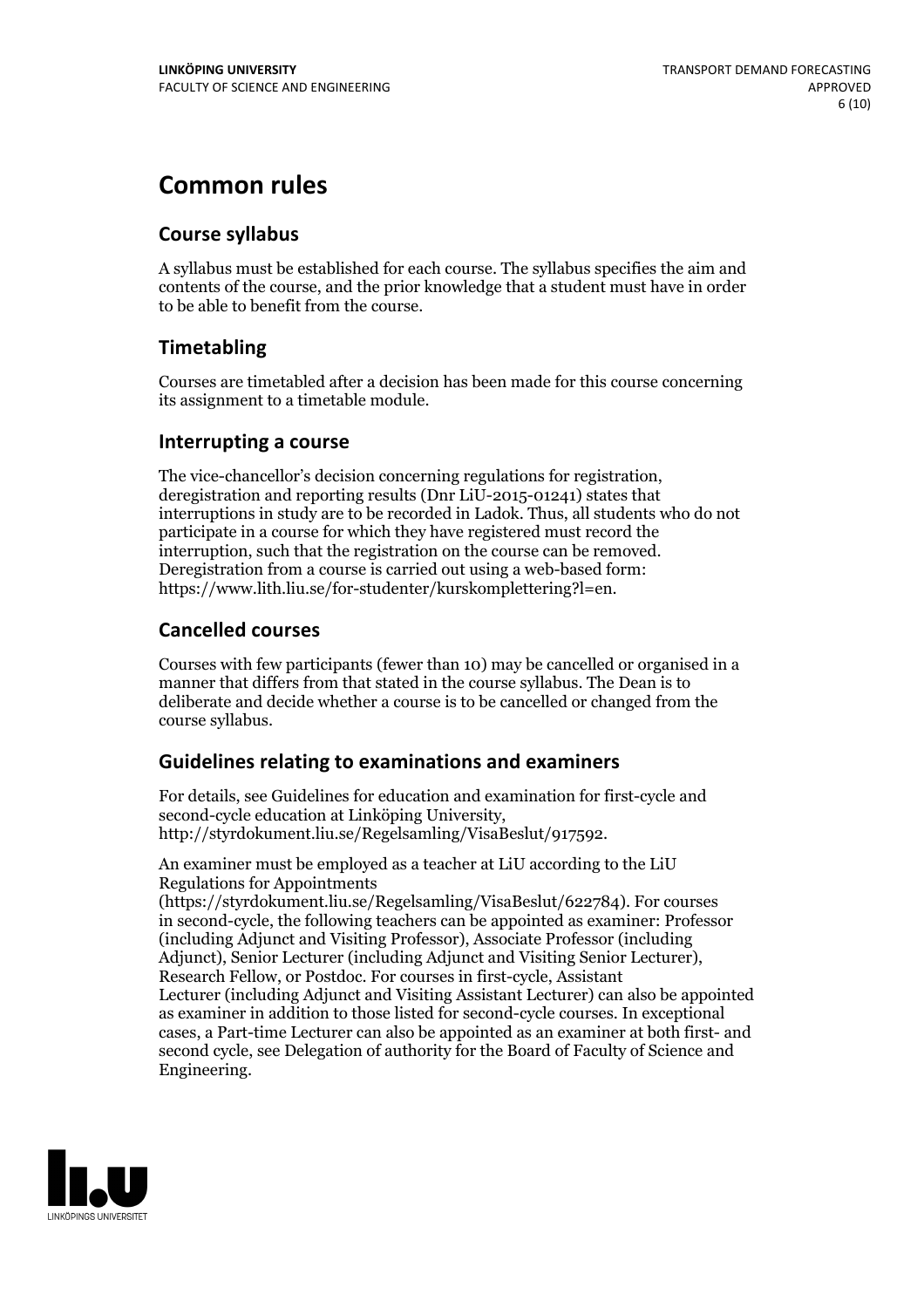### **Forms of examination**

#### **Examination**

Written and oral examinations are held at least three times a year: once immediately after the end of the course, once in August, and once (usually) in one of the re-examination periods. Examinations held at other times are to follow a decision of the board of studies.

Principles for examination scheduling for courses that follow the study periods:

- courses given in VT1 are examined for the first time in March, with re-examination in June and August
- courses given in VT2 are examined for the first time in May, with re-examination in August and October
- courses given in HT1 are examined for the first time in October, with re-examination in January and August
- courses given in HT2 are examined for the first time in January, with re-examination in March and in August.

The examination schedule is based on the structure of timetable modules, but there may be deviations from this, mainly in the case of courses that are studied and examined for several programmes and in lower grades (i.e. 1 and 2).

Examinations for courses that the board of studies has decided are to be held in alternate years are held three times during the school year in which the course is given according to the principles stated above.

Examinations for courses that are cancelled orrescheduled such that they are not given in one or several years are held three times during the year that immediately follows the course, with examination scheduling that corresponds to the scheduling that was in force before the course was cancelled or rescheduled.

When a course is given for the last time, the regular examination and two re-<br>examinations will be offered. Thereafter, examinations are phased out by offering three examinations during the following academic year at the same times as the examinations in any substitute course. If there is no substitute course, three examinations will be offered during re-examination periods during the following academic year. Other examination times are decided by the board of studies. In all cases above, the examination is also offered one more time during the academic year after the following, unless the board of studies decides otherwise.

If a course is given during several periods of the year (for programmes, or on different occasions for different programmes) the board or boards of studies determine together the scheduling and frequency of re-examination occasions.

#### **Registration for examination**

In order to take an examination, a student must register in advance at the Student Portal during the registration period, which opens 30 days before the date of the examination and closes 10 days before it. Candidates are informed of the location of the examination by email, four days in advance. Students who have not

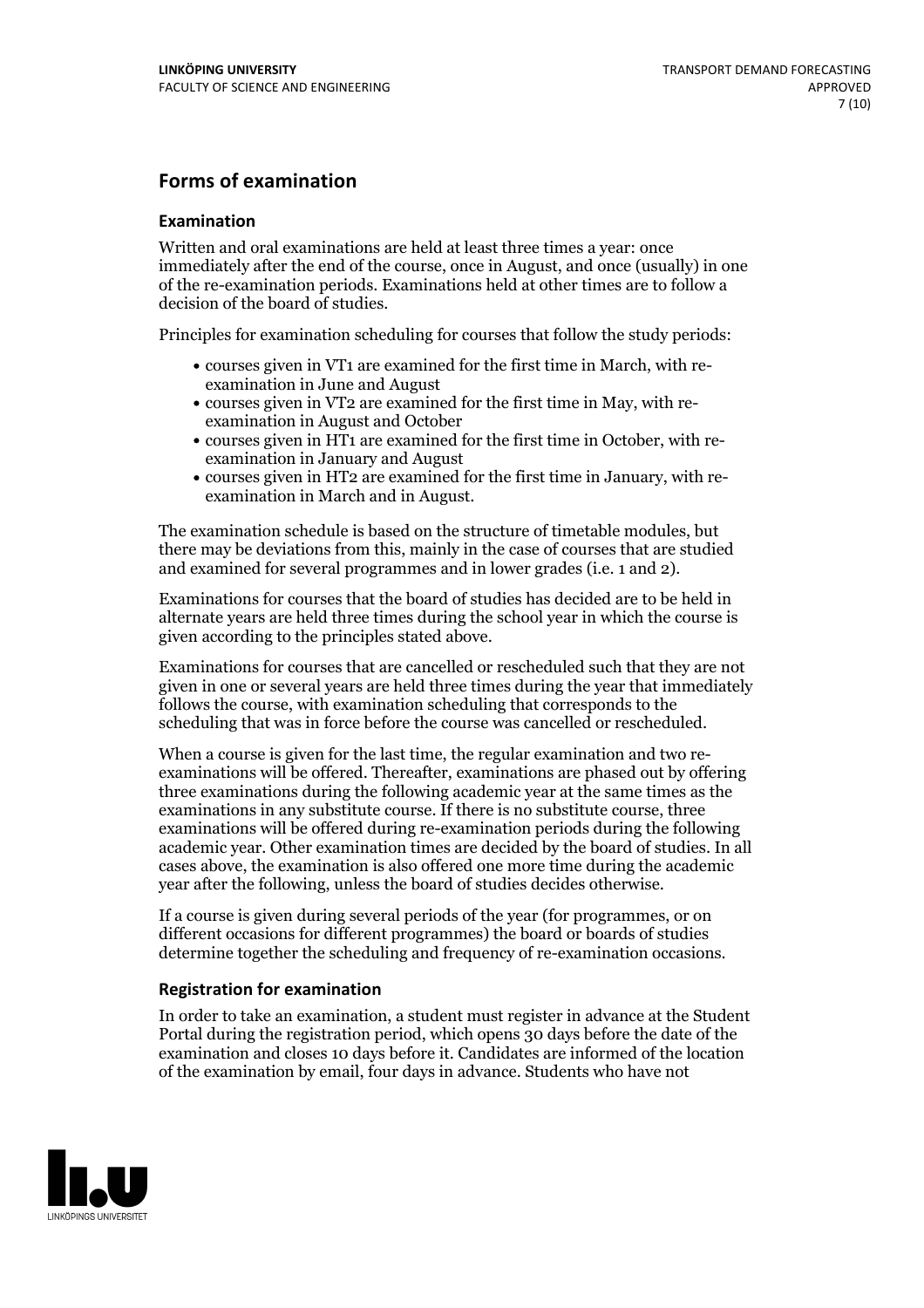registered for an examination run the risk of being refused admittance to the examination, if space is not available.

Symbols used in the examination registration system:

\*\* denotes that the examination is being given for the penultimate time.

\* denotes that the examination is being given for the last time.

#### **Code of conduct for students during examinations**

Details are given in a decision in the university's rule book: http://styrdokument.liu.se/Regelsamling/VisaBeslut/622682.

#### **Retakes for higher grade**

Students at the Institute of Technology at LiU have the right to retake written examinations and computer-based examinations in an attempt to achieve a higher grade. This is valid for all examination components with code "TEN" and "DAT". The same right may not be exercised for other examination components, unless otherwise specified in the course syllabus.

A retake is not possible on courses that are included in an issued degree diploma.

#### **Retakes of other forms of examination**

Regulations concerning retakes of other forms of examination than written examinations and computer-based examinations are given in the LiU guidelines

http://styrdokument.liu.se/Regelsamling/VisaBeslut/917592.

#### **Plagiarism**

For examinations that involve the writing of reports, in cases in which it can be assumed that the student has had access to other sources (such as during project work, writing essays, etc.), the material submitted must be prepared in accordance with principles for acceptable practice when referring to sources (references or quotations for which the source is specified) when the text, images, ideas, data,  $\vec{e}$  etc. of other people are used. It is also to be made clear whether the author has reused his or her own text, images, ideas, data, etc. from previous examinations, such as degree projects, project reports, etc. (this is sometimes known as "self- plagiarism").

A failure to specify such sources may be regarded as attempted deception during examination.

#### **Attempts to cheat**

In the event of <sup>a</sup> suspected attempt by <sup>a</sup> student to cheat during an examination, or when study performance is to be assessed as specified in Chapter <sup>10</sup> of the Higher Education Ordinance, the examiner is to report this to the disciplinary board of the university. Possible consequences for the student are suspension from study and a formal warning. More information is available at https://www.student.liu.se/studenttjanster/lagar-regler-rattigheter?l=en.

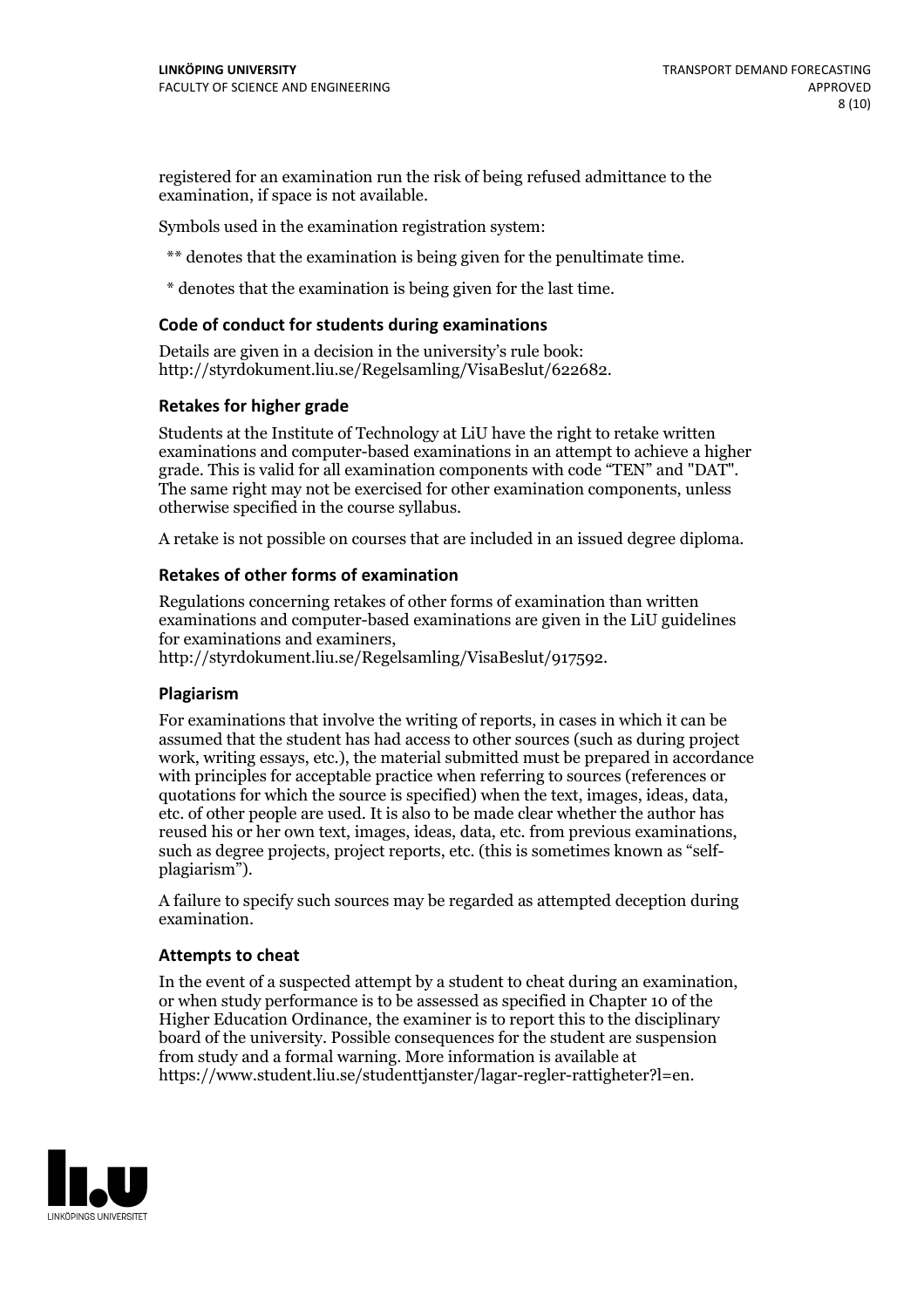### **Grades**

The grades that are preferably to be used are Fail (U), Pass (3), Pass not without distinction  $(4)$  and Pass with distinction  $(5)$ .

- 1. Grades U, 3, 4, 5 are to be awarded for courses that have written
- examinations. 2. Grades Fail (U) and Pass (G) may be awarded for courses with <sup>a</sup> large degree of practical components such as laboratory work, project work and group work. 3. Grades Fail (U) and Pass (G) are to be used for degree projects and other
- independent work.

#### **Examination components**

- 
- 1. Grades U, 3, 4, <sup>5</sup> are to be awarded for written examinations (TEN). 2. Examination components for which the grades Fail (U) and Pass (G) may be awarded are laboratory work (LAB), project work (PRA), preparatory written examination (KTR), oral examination (MUN), computer-based
- examination (DAT), home assignment (HEM), and assignment (UPG). 3. Students receive grades either Fail (U) or Pass (G) for other examination components in which the examination criteria are satisfied principally through active attendance such as other examination (ANN), tutorial group (BAS) or examination item (MOM). 4. Grades Fail (U) and Pass (G) are to be used for the examination
- components Opposition (OPPO) and Attendance at thesis presentation (AUSK) (i.e. part of the degree project).

For mandatory components, the following applies: If special circumstances prevail, and if it is possible with consideration of the nature of the compulsory component, the examiner may decide to replace the compulsory component with another equivalent component. (In accordance with the LiU Guidelines for education and examination for first-cycle and second-cycle education at Linköping University, http://styrdokument.liu.se/Regelsamling/VisaBeslut/917592).

For written examinations, the following applies: If the LiU coordinator for students with disabilities has granted a student the right to an adapted examination for a written examination in an examination hall, the student has the right to it. If the coordinator has instead recommended for the student an adapted examination or alternative form of examination, the examiner may grant this if the examiner assesses that it is possible, based on consideration of the course objectives. (In accordance with the LiU Guidelines for education and examination for first-cycle and second-cycle education at Linköping University, http://styrdokument.liu.se/Regelsamling/VisaBeslut/917592).

The examination results for a student are reported at the relevant department.

### **Regulations (applyto LiU in its entirety)**

The university is a government agency whose operations are regulated by